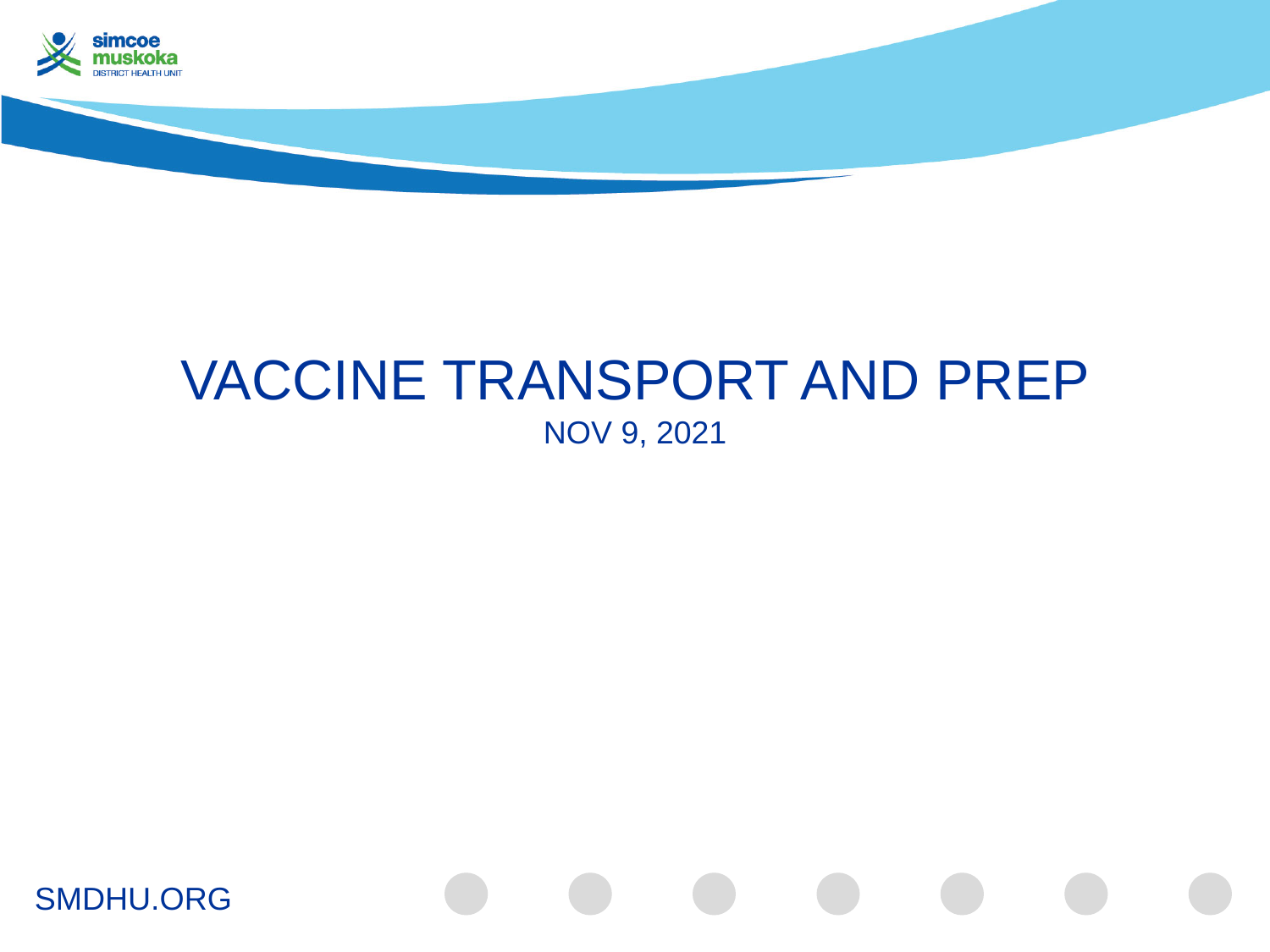

## **VACCINE TRANSPORT**

- COVID-19 Vaccine will be sent to each branch office on a **weekly** basis (transported frozen).
- On the morning of each clinic, one of the coordinators will pick up the vaccine required for the day from the local branch office and pack in a monitored/chilled cooler and transport to the clinic location.
	- VIM will print clinic daysheet to each office (Mon-Fri) and email BOPA # of doses required.
- At the end of each clinic, any un-punctured vials will be returned to the local branch office fridge for use at the next clinic.
	- This vaccine will be placed back in the fridge, kept separate from the vaccine that has not yet been transported (bagged).
	- The nurse returning the vaccine will mark the travel time (total for the day) on a travel ticket (will be in each fridge room) and place ticket with vaccine in a bag for next day/clinic use.

| <b>Vaccine Travel Time</b> |
|----------------------------|
| Date:                      |
| Total Daily Travel Time:   |
| Nurse Returning:           |
|                            |

## SMDHU.ORG